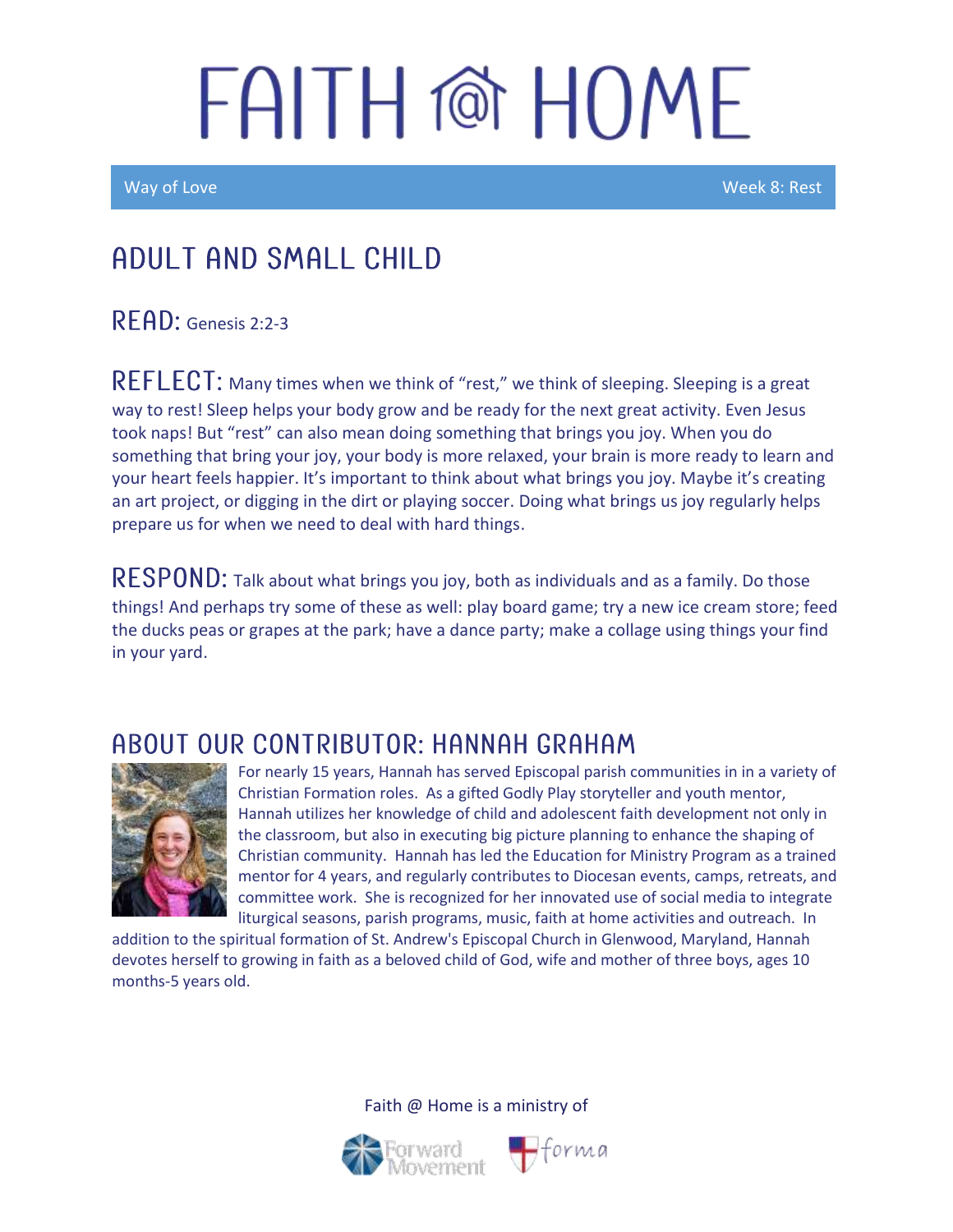Ī

Way of Love Week 8: Rest

#### A DULT AND ELEMENTARY

 $R$  $F$  $AD:$  Matthew 11:28-30

REFLECT: It's no secret that we live in a time where it's easy to not get enough rest. Many people are always busy doing something, and it's easy to get caught up in all the things we have to do every day. Whether it's adults getting wrapped up in a work project, kids working on homework or practice for an after-school activity, families trying to find time to spend together, or even families balancing multiple households, it's easy to get busy. It's easy to worry about the things that make us nervous, uncertain, or scared. We can sometimes numb those fears by instead turning to our electronics—video games, tablets, phones, or whatever else—to distract us. There's always something to do or something to distract us.

Jesus calls us to come and rest. He invites us all to bring all that burdens us—those things that wear us down and are not life-giving. We are welcomed in to sit and be, to take our load off for a moment and be present with God. An invitation to unplug from all the noise, all the distractions, all the demands on our time may sound wonderful, or it may sound weird or difficult. Either way, we as Christ-followers are called to take time to rest our bodies and minds to be renewed. When we practice self-care and allow God to nurture our spirits, we find we can then return with more energy and a renewed sense of direction. Our problems or challenges won't magically disappear, but when we remember that we don't go it alone because God is with us, it's easier to keep moving forward.

 $\mathsf{RESPOND}\text{: }$  Every day this week, spend at least five minutes doing nothing. Find a quiet place where you feel comfortable and just sit. As you go through the week, see you can put down your distractions longer each day. Invite a friend or family member to do this with you and rest together. Write down each day how this makes you feel. What do you notice around you? Where is God present in the quiet?

#### ABOUT OUR CONTRIBUTOR: ERIN WOLF



Erin Wolf is a Youth Minister hailing from Little Chute, WI where she lives with her four kids. She serves both All Saints Episcopal in Appleton and the Episcopal Diocese of Fond du Lac. Her ministry focuses include children & youth, camp & retreats, music, service work, interactive prayer for all ages, and more. You can connect with her via email a[t ewolf@diofdl.org.](mailto:ewolf@diofdl.org)



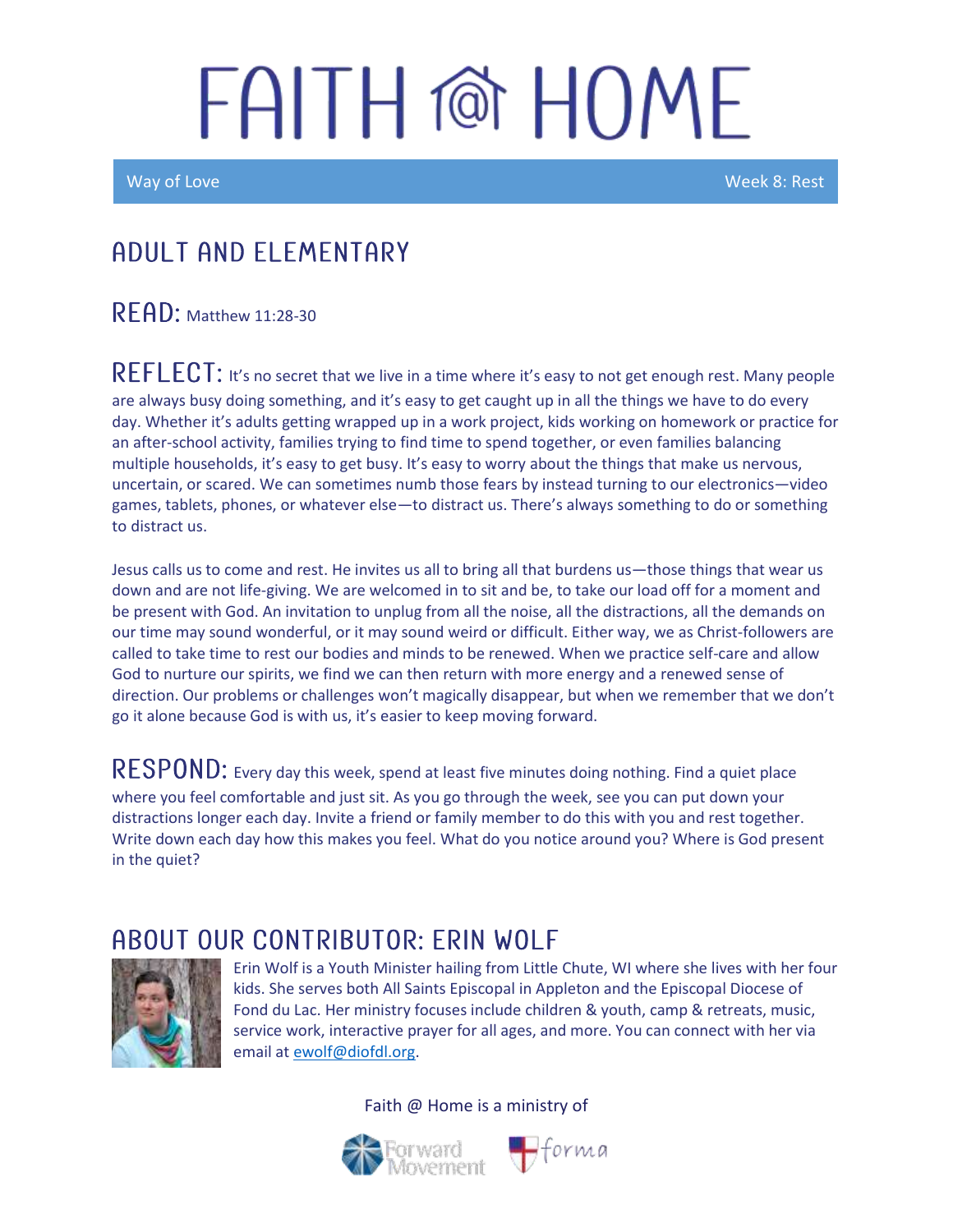Way of Love New York 2008 and the United States of the United States and Week 8: Rest

#### ADULT AND YOUTH

 $R$   $F$  $R$  $D$ : Psalm 23

REFLECT: This week we are looking at the spiritual practice of rest. Whenever I run into someone I haven't seen in a bit, I give them a hug and ask, "How have you been?" Eight out of ten times folks say, "I'm tired/exhausted/busy." We are a people who are over scheduled, overbooked, and stretched too thin.

I love the New Revised Standard Version of Psalm 23 in part because of verse two, "He **makes** me lie down in green pastures." Often for me to take time and to rest, I have to be made to rest. Which happens most often when I am sick, where being sick ties me to my bed and allows me to truly slow down enough to sleep and move more slowly. This is not a great example of resting.

God gives a far better example in the pattern that is set up between labor and rest in Genesis, to take time to rest from all the work that had been done. So we must make that pattern with God, and allow ourselves to trust in God that we will be lead to water, that we will be restored, that we will be lead in right paths. That these things will be done for us if we create that space where rest can come.

RESPOND: My favorite place where I feel restored and rested is on the beach or along the waters of the Guadalupe River. Water is a very restful place for me to sit and close my eyes and listen to it brushing against the sand or against the river banks and rocks. Share with each other about the places you feel rested and restored.

In the times I need rest I often cannot make the time to drive to those places, so I will make time to have a footbath in warm water and find the noise of a river or beach on YouTube. If you cannot go to your place you feel rested right this moment, how can you bring that place into your home? Think about incorporating as many senses as you can.

### AROUT OUR CONTRIBUTOR: MEREDITH ROGERS



Meredith serves as the Director of Youth Ministries at St. Mark's Episcopal Church in San Antonio, Texas. She is a strong advocate of mental health in ministry and the benefits youth can gain from a summer camping or retreat program. While she feels incredibly underqualified to be a writer on behalf of Forma & Faith @ Home, Meredith trusts that her voice might be one that you need to hear and knows your voice is one that the world needs to hear.

 $\bigoplus$ forma